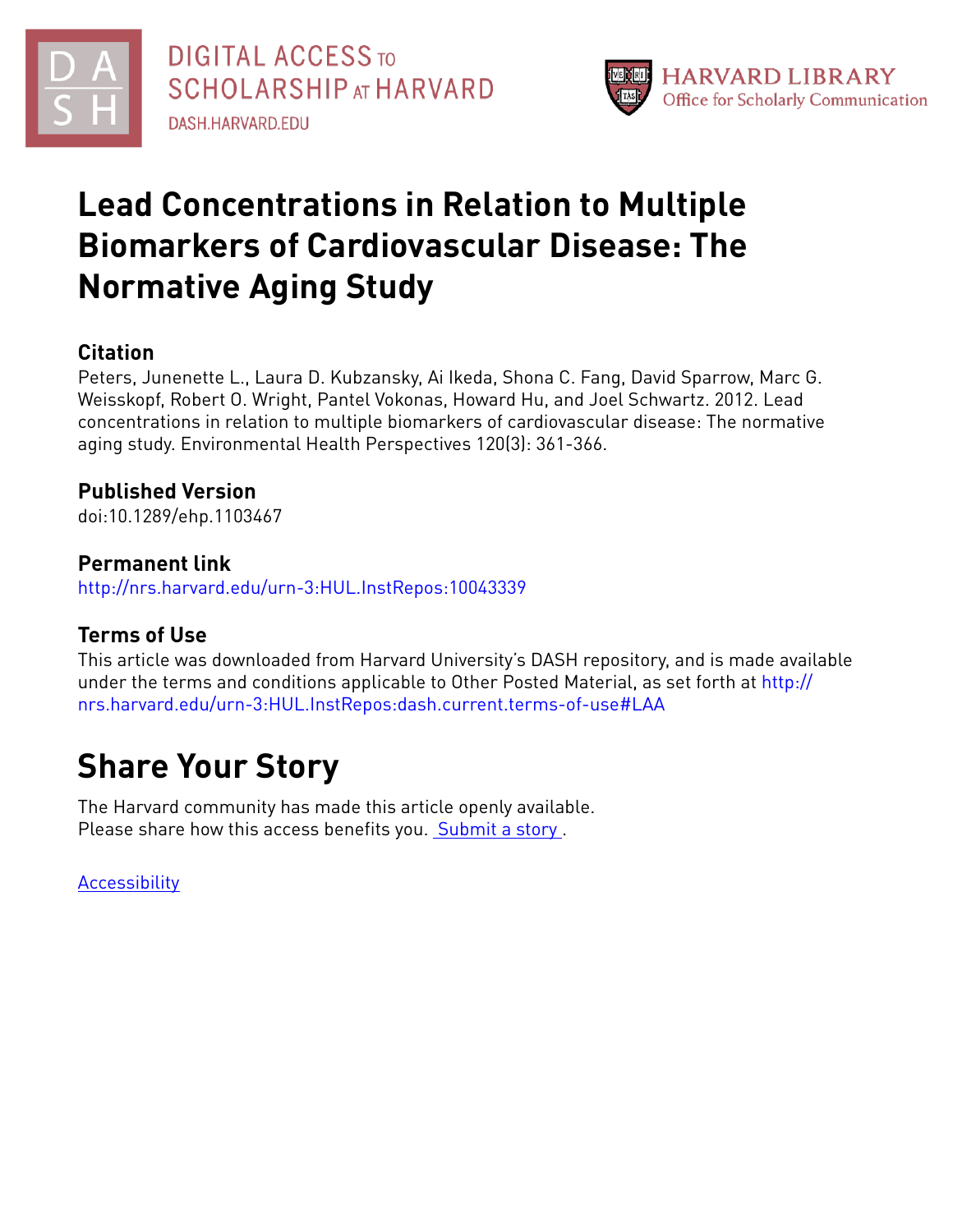## **Lead Concentrations in Relation to Multiple Biomarkers of Cardiovascular Disease: The Normative Aging Study**

### *Junenette L. Peters, 1,2 Laura D. Kubzansky, 3 Ai Ikeda, 3 Shona C. Fang, 1 David Sparrow, 4 Marc G. Weisskopf, 1,5 Robert O. Wright, 1,5 Pantel Vokonas, 4 Howard Hu, 1,6 and Joel Schwartz1*

<sup>1</sup>Department of Environment Health, Harvard School of Public Health, Boston, Massachusetts, USA; <sup>2</sup>Department of Environment Health, Boston University of Public Health, Boston, Massachusetts, USA; 3Department of Society, Human Development and Health, Harvard School of Public Health, Boston, Massachusetts, USA; <sup>4</sup>Veterans Affairs Boston Healthcare System, and Boston University Schools of Medicine and Public Health, Boston, Massachusetts, USA; <sup>5</sup>Channing Laboratory, Department of Medicine, Brigham and Women's Hospital, Harvard Medical School, Boston, Massachusetts, USA; <sup>6</sup>Department of Environmental Health Sciences, University of Michigan School of Public Health, Ann Arbor, Michigan, USA

**Background: Lead exposure has been associated with cardiovascular disease (CVD) in animal and human studies. However, the mechanisms of action have not been fully elucidated. We therefore examined the relationship between lead and multiple biomarkers of CVD.**

**Methods: Participants were older men from the Normative Aging Study without preexisting coronary heart disease, diabetes, or active infection at baseline (***n* **= 426). Serum biomarkers included lipid profile [total cholesterol, high-density lipoprotein (HDL), low-density lipoprotein (LDL), and triglycerides] and inflammatory markers [C-reactive protein, intercellular adhesion molecule-1, interleukin-6, and tumor necrosis factor receptor-2 (TNF-R2)]. We measured lead in blood and in bone by K-shell X-ray fluorescence. In this sample, 194 men (44.3%) had two or more repeated measures, resulting in 636 observations for analysis. We conducted analyses using mixed effects models with random subject intercepts.**

**Results: Lead levels were associated with several CVD biomarkers, including levels of TNF-R2 and lipid markers. Specifically, in multivariable models, a 50% increase in blood lead level was associated with 26% increased odds of high TNF-R2 levels (> 5.52 ng/mL; odds ratio = 1.26; 95% confidence interval: 1.09, 1.45). There were positive associations of blood lead level with total cholesterol and HDL levels, and these associations were more evident when modeled as continuous outcomes than when categorized using clinically relevant cut points. In addition, longitudinal analyses indicated a significant increase in TNF-R2 levels over time to be associated with high blood lead level at the preceding visit.**

**Conclusions: Blood lead level may be related with CVD in healthy older men through its association with TNF-R2 levels. In addition, the magnitude of the association of blood lead level with TNF-R2 level increased with age in the study population.**

**Key words: aging, biomarkers, cardiovascular, cholesterol, inflammation, lead, metals.** *Environ Health Perspect* **120:361–366 (2012). http://dx.doi.org/10.1289/ehp.1103467 [Online 5 December 2011]**

There is increasing recognition of the role of environmental pollutants in relation to cardiovascular disease (CVD) (Bhatnagar 2006). Among the environmental factors, lead exposure has been found in human studies to be associated with hypertension, peripheral arterial disease, and circulatory and cardiovascular mortality, and in animal studies, to promote hypertension and accelerate CVD (Bhatnagar 2006; Navas-Acien et al. 2007; Weisskopf et al. 2009). In *in vitro* and *in vivo* studies, lead has been shown to decrease the bioavailability of nitric oxide partially by increasing the production of reactive oxygen species (ROS). It is postulated that the related increase in ROS and changes in cytokine production may promote atherogenesis, although this has not been fully explored (Bhatnagar 2006), particularly in epidemiologic studies.

Atherogenesis is related to several biological processes, among them lipid metabolism and inflammation. Although interrelated in their effects on atherogenesis, these processes are typically considered separately in studies seeking to identify factors that may increase risk of dysfunction in these domains. Experimental

studies and human studies on lead poisoning or occupationally exposed workers have produced unexpected findings regarding the effect of lead on lipid metabolism. For example, Cocco et al. (1991) found that lead-exposed patients had decreased cholesterol and lowdensity lipoprotein (LDL) and increased highdensity lipoprotein (HDL) levels. Conversely, Ademuyiwa et al. (2005) reported a significant positive correlation between blood lead and total cholesterol and LDL levels. Among studies of inflammation, *in vitro* studies and a study of occupationally exposed workers found a relationship between lead and tumor necrosis factor-α (TNF-α), but not between lead and interleukin-6 (IL-6) (Valentino et al. 2007). TNF-α is involved in chronic cell-mediated inflammation (Valentino et al. 2007) and is associated with endothelial dysfunction, ROS, and lipid metabolism. Findings for high-sensitivity C-reactive protein (hs-CRP) have been mixed. One occupational study found a significant relation between lead exposure and CRP (Khan et al. 2008), but a populationbased study did not find a consistent association (Songdej et al. 2010). We know of no study that has directly investigated the role of lead on endothelial dysfunction [i.e., adhesion molecules such as intercellular adhesion molecule-1 (ICAM-1)].

We examined the relationship between lead levels and a comprehensive suite of cardiovascular risk biomarkers, including lipid profile and inflammatory markers, in a population of older men participating in the Normative Aging Study (NAS). We also investigated the relation over time. We tested the hypothesis that higher levels of blood or bone lead would be associated with higher total cholesterol, LDL, and triglycerides levels, with lower HDL levels, and with higher hs-CRP, ICAM-1, IL-6, and TNF receptor 2 (TNF-R2) levels at specific time-points and across time (i.e., associated with higher rates of change in biomarker levels).

## **Methods**

*Study population.* NAS is a longitudinal study of aging that was established in 1963 by the Veterans Administration [now the Department

Address correspondence to J. Peters, Department of Environmental Health, Boston University School of Public Health, 715 Albany St., Talbot Bldg 4W, Boston, MA 02118 USA. Telephone: (617) 638-4679. Fax (617) 638-4857. E-mail: petersj@bu.edu

This research was supported by National Institutes of Health (NIH) grants R01ES014663, R01ES15172, R01ES00002, R01ES07821, R01HL080674-02S1, R01ES013744, R01ES005257-06A1, P20MD000501, P42ES05947, R01AG02237, R29AG07465, and R01AG18436; by National Center for Research Resources General Clinical Research Center grant M01RR02635; by U.S. Environmental Protection Agency (EPA) grants R832416 and RD83479801 (the contents are solely the responsibility of the grantee and do not necessarily represent the official views of the U.S. EPA); and by a Harvard School of Public Health Robert Wood Johnson Foundation grant to J.L.P. The VA Normative Aging Study is supported by the Cooperative Studies Program/Epidemiology Research and Information Center (ERIC) of the Department of Veterans Affairs and is a component of the Massachusetts Veterans Epidemiology Research and Information Center. The K-shell X-ray fluorescence instrument was developed by ABIOMED, Inc. (Danvers, MA, USA) with NIH grant support (ES03918-02).

The authors declare they have no actual or potential competing financial interests.

Received 19 January 2011; accepted 5 December 2011.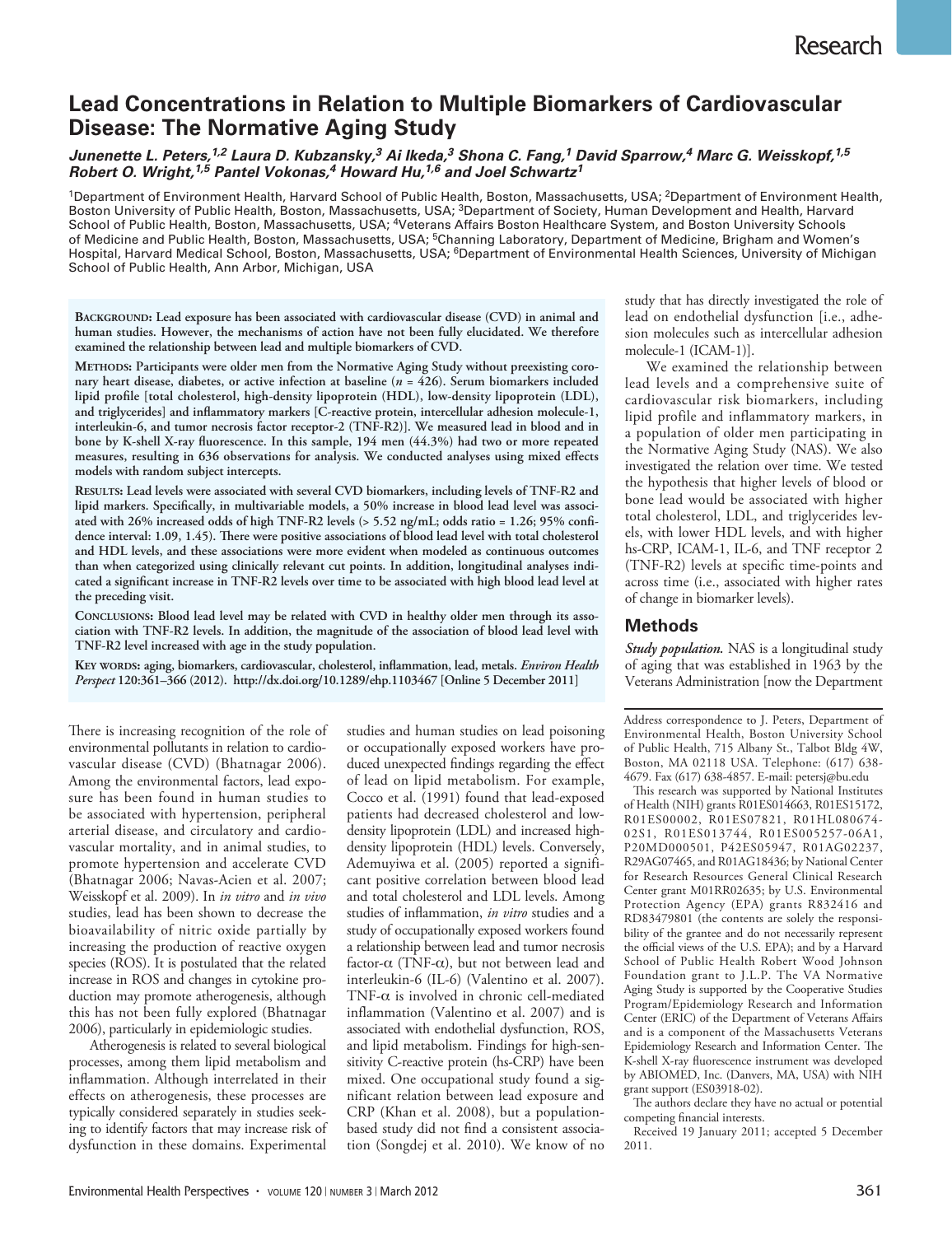of Veterans Affairs (VA)]. The subgroup of participants used in the present analysis has been described elsewhere (Cheng et al. 2001; Hu et al. 1996). Briefly, NAS is a closed cohort of 2,280 male volunteers from the Greater Boston area who were screened at entry and enrolled if they were free of any known chronic medical conditions. Participants have been reevaluated every 3–5 years using questionnaires and detailed on-site physical examinations.

By 1999, when measurements of inflammatory markers began, 668 original participants had died, and 104 others were no longer being followed primarily because they had moved out of the region after retirement. Further, some participants were lost during recruitment into the lead substudy, leaving 767 participants with blood lead measurements taken during the 1999–2008 study period. Of the 767 men, we had serum measurements of lipids or inflammatory markers on 707 during this period (see Figure 1 for participant flow chart).

At baseline (time of their first inflammatory measure), 198 men with coronary heart disease (i.e., angina pectoris or history of myocardial infarction), 57 men with diabetes mellitus (fasting glucose ≥ 126 mg/dL or medication use), and 26 men with hs-CRP > 10 mg/L (indicating active infection) were excluded, resulting in a study population of 426 men. Exclusion by disease status at baseline is based on the assumption that lead may affect the selected biomarkers in part through its effects on these diseases, which would make them causal intermediates. Among these 426 men, 16 (2.52%) had two additional visits, 178 (41.8%) had one additional visit, and 232 (54.5%) had only one visit over the

course of the study period, yielding a total of 636 observations with biomarker and blood lead data available for analysis. However, the number of observations varied among biomarkers because of differences in the starting year of the measurements (Figure 1).

Beginning in 1991, participants were invited to undergo bone lead measurements at the Ambulatory Clinical Research Center of the Brigham and Women's Hospital (Harvard School of Public Health, Boston, Massachusetts), and these measurements continued until 2002. Not all participants agreed to these extra visits. Of the 707 men with biomarker and blood lead data, a total of 405 men also had bone lead measurements (Figure 1). After exclusion for baseline presence of heart disease, diabetes, or hs-CRP > 10 mg/L, 230 men remained with a total of 371 observations available for bone lead analysis. For all analyses, we estimated associations with the bone lead measurement taken closest in time to the biomarker measurement being analyzed. All participants provided written informed consent, and the study protocol was approved by the human research committees of Brigham and Women's Hospital, and the VA Boston Healthcare System.

*Biomarker measurement.* Serum samples were drawn after overnight fasting. Serum cholesterol was assayed over the course of the study period using standard enzymatic methods and reagents (SCALVO Diagnostics, Wayne, NJ). The HDL fraction was measured in the supernatant after precipitation of the LDL and very low-density lipoprotein fractions with dextran sulfate and magnesium, using the Abbott Biochromatic Analyzer 100 (Abbott Laboratories, South Pasadena, CA). Triglyceride



**Figure 1.** Flow chart of participants. CHD, coronary heart disease. *<sup>a</sup>*Total cholesterol, LDL, HDL, triglycerides, hs-CRP, ICAM-1. *b*hs-CRP > 10 mg/L.

levels were measured using the Dupont ACA discrete clinical analyzer (Dupont Company, Biomedical Products Department, Wilmington, DE). LDL was estimated using the Friedewald equation (Friedewald et al. 1972).

The inflammatory markers for all time points were analyzed on archived samples stored at –80°C. Samples from each participant were analyzed in duplicate and in a single batch to avoid between-batch analytical variation. The performance of the assays was monitored with standard quality control procedures, including the analysis of quality control samples in each batch. Serum hs-CRP was measured using an immunoturbidimetric assay on the Hitachi 917 analyzer (Roche Diagnostics, Indianapolis, IN) with reagents and calibrators from DenkaSeiken (Niigata, Japan). Soluble ICAM-1 was measured using a quantitative sandwich enzymelinked immunosorbent assay (R&D Systems, Minneapolis, MN). Sensitivity of the assay for ICAM-1 was 0.35 ng/mL, and the day-to-day variabilities of the assay at concentrations of 64.2, 117, 290, and 453 ng/mL were 10.1%, 7.4%, 6.0%, and 6.1%, respectively. IL-6 and soluble TNF-R2 were assayed with the Milliplex Map Human Cytokine/Chemokine Kit (Millipore Corp., St. Charles, MO) and detected with a multiplex detection platform (Luminex® 100/200™ System; Luminex Corporation, Austin, TX). The intraassay coefficients of variation for IL-6 and TNF-R2 were 10.6% and 5.9%, respectively.

*Lead measurement.* Blood lead was analyzed over the course of the study period by graphite furnace atomic absorption with Zeeman background correction (ESA Laboratories, Chelmsford, MA). The instrument was calibrated after every 21 samples with National Institute of Standards and Technology (NIST; Gaithersburg, MD) standard reference material (SRM 955a, lead in blood). Ten percent of the samples were run in duplicate, at least 10% as controls, and 10% as blanks. Compared with reference samples from the Centers for Disease Control and Prevention (CDC; Atlanta, GA), the precision ranged from 8% for concentrations < 30 µg/dL to 1% for higher concentrations.

Bone lead was measured for 30 min each at the mid-tibia shaft and at the patella using a K-shell X-ray fluorescence instrument (ABIOMED Inc., Danvers, MA). The technical specifications and validity of this instrument are described in detail elsewhere (Burger et al. 1990; Hu et al. 1990, 1994). The turnover is slower in cortical bone than in trabecular bone; thus, the half-life of lead in cortical bone versus trabecular bone is approximately 20 versus 8 years (Hu et al. 1991). The shaft of the tibia is mostly cortical bone, and the patella bone is mostly trabecular bone. Whereas bone lead levels represent cumulative exposure, blood lead levels represent acute exposure.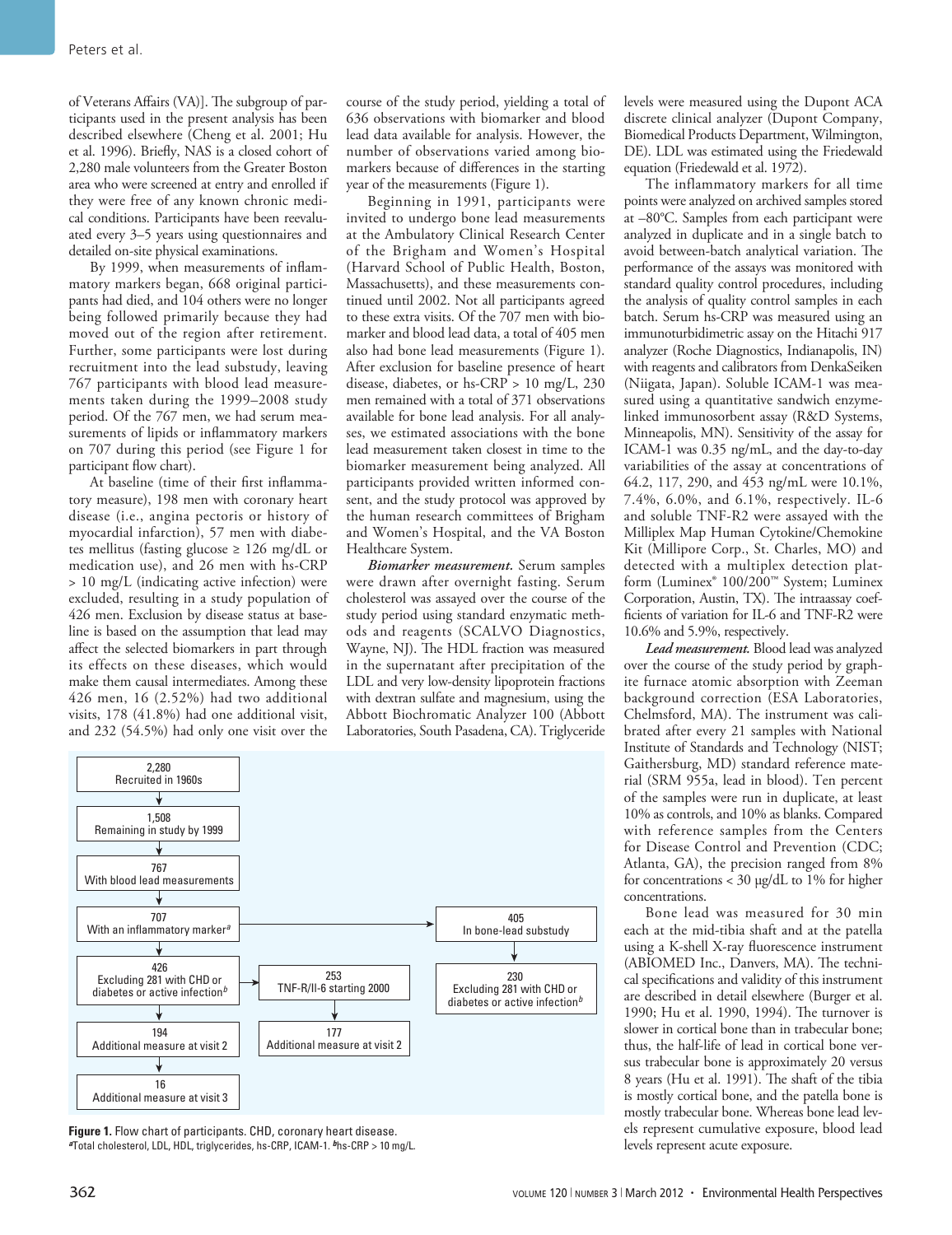*Statistical analysis.* We evaluated mean baseline (time of the first biomarker measure) characteristics and biomarker levels according to blood lead quartiles using generalized linear models. Cut points for blood lead quartiles were based on the distribution in the largest sample. Given the variability in sample sizes for the biomarkers, we also performed sensitivity analyses for each biomarker by including only those participants who had all biomarkers measured (most participants excluded from the sensitivity analysis did not have a measure of TNF-R2). Additionally, we determined unadjusted Spearman rank correlations between baseline lead and biomarker levels. Then for all observations, we examined the relationship in age-adjusted models and multivariable models using generalized linear mixed models (with logit link) for dichotomized biomarkers (as described below) and with mixed-effects models for continuous biomarkers. We used the likelihood ratio test to select the compound symmetry covariance matrix with random intercept modeled in the following forms:

Dichotomized outcome:

$$
\eta_{ij} = \beta_0 + u_i + \beta_1 \text{age}_{ij} + \beta_2 \text{lead}_{ij} + \dots
$$

$$
+ \beta_p X_{pij}, \tag{1}
$$

Continuous outcome:

$$
Y_{ij} = \beta_0 + u_i + \beta_1 \text{age}_{ij} + \beta_2 \text{lead}_{ij} + \dots
$$

$$
+ \beta_p X_{pij} + \varepsilon_{ij},
$$
 [2]

where  $\eta_{ij} = \log(p_{ij}/1 - p_{ij})$  and represents the proportion of high biomarker outcomes (e.g., probability of being in the high-risk category for cholesterol) in subject *i* on visit *j*;  $\overline{Y}_{ij}$  is the biomarker level [e.g., log(total cholesterol level) in subject *i* on visit *j*];  $\beta_0$  is the overall intercept;  $u_i$  is the separate random intercept representing the subject-specific correlation among measurements; and  $β_1$  through  $β_ρ$  represent the fixed effects for up to *p* covariates.

As a sensitivity analysis to adjust for the possibility that healthier men were more likely to return for subsequent exams, we weighted the findings by including an inverse probability of multiple exams (i.e., a revisit propensity score). The revisit propensity score was calculated from a logistic regression of the probability of not having two or more study visits, given all relevant factors including age, measurement of a particular marker (lipid profile or inflammatory marker), and total cholesterol level as well as diabetes, hypertension, and smoking status.

To assess the potential modifying effects of change in age from baseline age for each biomarker over time, we ran models that included a cross-product term for the interaction between change in age (time) and the preceding blood lead measure [lag blood lead (laglead)], along with the main effects. For the first visit, we used the blood lead level prior to the inflammatory marker measurements. We also included the concurrent blood lead measure in the model because it is most likely more relevant to the acute biomarker levels, using the following form (e.g., for continuous outcome):

$$
Y_{ij} = b_0 + u_i + b_1 X_{\text{age},ij} + \beta_2 \text{lead}_{ij} + \beta_3 \text{lag}_{\text{lead},ij} + \beta_4 \text{time}_{ij} + \beta_5 (\text{lag}_{\text{lead},ij} \times \text{time}_{ij}) + \dots + \beta_p X_{pj} + \varepsilon_{ij}.
$$
 [3]

Separate analyses considered biomarkers as continuous (log transformed to address issue of normality) or as categorical measures. We categorized the biomarkers to tie results to clinically relevant thresholds where possible. The lipid measurements were dichotomized based on guidelines for recommended levels from the Third Report of the U.S. National Cholesterol Education Program Adult Treatment Panel (ATP III): total cholesterol  $\geq 200$  mg/dL, LDL  $\geq$  130 mg/dL, HDL < 40 mg/dL, and triglycerides ≥ 200 mg/dL (Expert Panel 2001). hs-CRP was divided based on the American Heart Association (AHA)/CDC Scientific Statement (Pearson et al. 2003) at  $\geq 3.1$  mg/L (i.e., high risk for CVD). ICAM-1, TNF-R2, and IL-6, which do not have clinical cutoffs, were divided at their medians (281 ng/mL, 5.52 ng/mL, and 28.0 pg/mL, respectively). For these analyses, we reported results as odds ratios (ORs) for a 50% increase in lead exposure [i.e.,  $\exp(\beta_{\text{log}[\text{lead}]} \times \ln[1.5]))$ ]. The results for continuous outcomes were reported as the ratio of the geometric means (GMs) for a 50% increase in lead exposure [i.e.,  $1.5^{\wedge}(\beta_{\text{log}[\text{lead}]}).$ Lead measures were modeled as log-transformed variables to address issues of normality. For analyses assessing the potential modifying effects of baseline age and change in age (interaction analyses), lead first was modeled continuously and then dichotomized at the median for ease of interpretation. All analyses were performed using SAS software, version 9.2 (SAS Institute Inc., Cary, NC).

Covariates of interest included baseline age (years), change in age from baseline over the follow-up period, and baseline measures of body mass index (BMI; kilograms per meter squared], education attainment level (< 12th

grade, 12th grade,  $> 12$ th grade to  $<$  4 years college/technical school, or  $\geq 4$  years of college), hypertension [physician diagnosis of hypertension with treatment or systolic blood pressure > 140 mmHg or diastolic blood pressure > 90 mmHg during examination (Chobanian et al. 2003)], statin use (yes or no), smoking status (current, former, or never), pack-years of smoking, and alcohol consumption (< 2 vs.  $\geq$  2 drinks/day). Physical activity was measured as metabolic equivalent of task (MET). A *p*-value of < 0.05 was considered significant, and a *p*-value of < 0.10 was considered marginally significant.

### **Results**

Characteristics of the study participants by quartile of blood lead level are presented in Table 1. At baseline, men with higher blood lead levels were more likely to be current smokers, consume  $\geq 2$  drinks a day, and be less physically active. When the sample was limited to participants with TNF-R2 measurements, sample differences across covariates were in the same direction but attenuated with regard to significance for alcohol consumption and physical activity (data not shown). Table 2 shows the baseline CVD biomarker concentrations by quartile of blood lead level. Those with higher blood lead levels were more likely to have significantly higher total cholesterol, HDL, and ICAM-1 levels. As with smoking and less physical activity, the results were the same when the sample was limited to participants with TNF-R2 measurements. The mean  $\pm$  SD concentration was  $4.01 \pm 2.30$  µg/dL for blood lead, 26.2 ± 18.8 mg/g for patella lead, and  $19.8 \pm 13.2$  mg/g for tibia lead.

Tibia lead levels did not correlate with any of the CVD biomarkers, and patella lead levels were significantly correlated only with HDL (Table 3). In contrast, blood lead was significantly and positively correlated with total cholesterol, LDL, HDL, hs-CRP, ICAM-1, and TNF-R2. Therefore, we focused the remainder of our analysis on the relationship of blood lead levels with CVD biomarkers.

In age-adjusted models using the repeated measures, higher blood lead was significantly



| Variables                       | $\leq 2.0$      | 3.0             | 4.0             | $\geq 6.0$      | $p$ -Value <sup>a</sup> |
|---------------------------------|-----------------|-----------------|-----------------|-----------------|-------------------------|
| n                               | 111             | 95              | 95              | 125             |                         |
| Age (years)                     | $71.0 \pm 6.29$ | $70.7 \pm 7.10$ | $72.3 + 7.13$   | $72.6 \pm 6.52$ | 0.10                    |
| $BMI$ (kg/m <sup>2</sup> )      | $27.5 \pm 3.64$ | $27.3 \pm 2.98$ | $28.1 \pm 3.88$ | $27.8 \pm 3.65$ | 0.41                    |
| > High school education         | 96.4            | 98.9            | 96.8            | 91.9            | 0.07                    |
| Pack-years smoking              | $13.8 \pm 18.8$ | $21.1 \pm 33.0$ | $21.4 + 24.4$   | $23.7 + 28.1$   | 0.04                    |
| Current smoker                  | 1.82            | 5.26            | 3.16            | 10.0            | 0.04                    |
| Two or more drinks              | 10.0            | 24.2            | 22.1            | 25.0            | 0.02                    |
| Physical activity (MET-hr/week) | $14.5 \pm 17.8$ | $20.3 \pm 27.5$ | $16.0 \pm 17.2$ | $11.8 \pm 15.7$ | 0.02                    |
| Hypertensive                    | 57.3            | 56.8            | 59.0            | 71.0            | 0.08                    |
| Statin use                      | 24.5            | 13.7            | 22.1            | 16.1            | 0.16                    |

*<sup>a</sup>*Determined using generalized linear equation.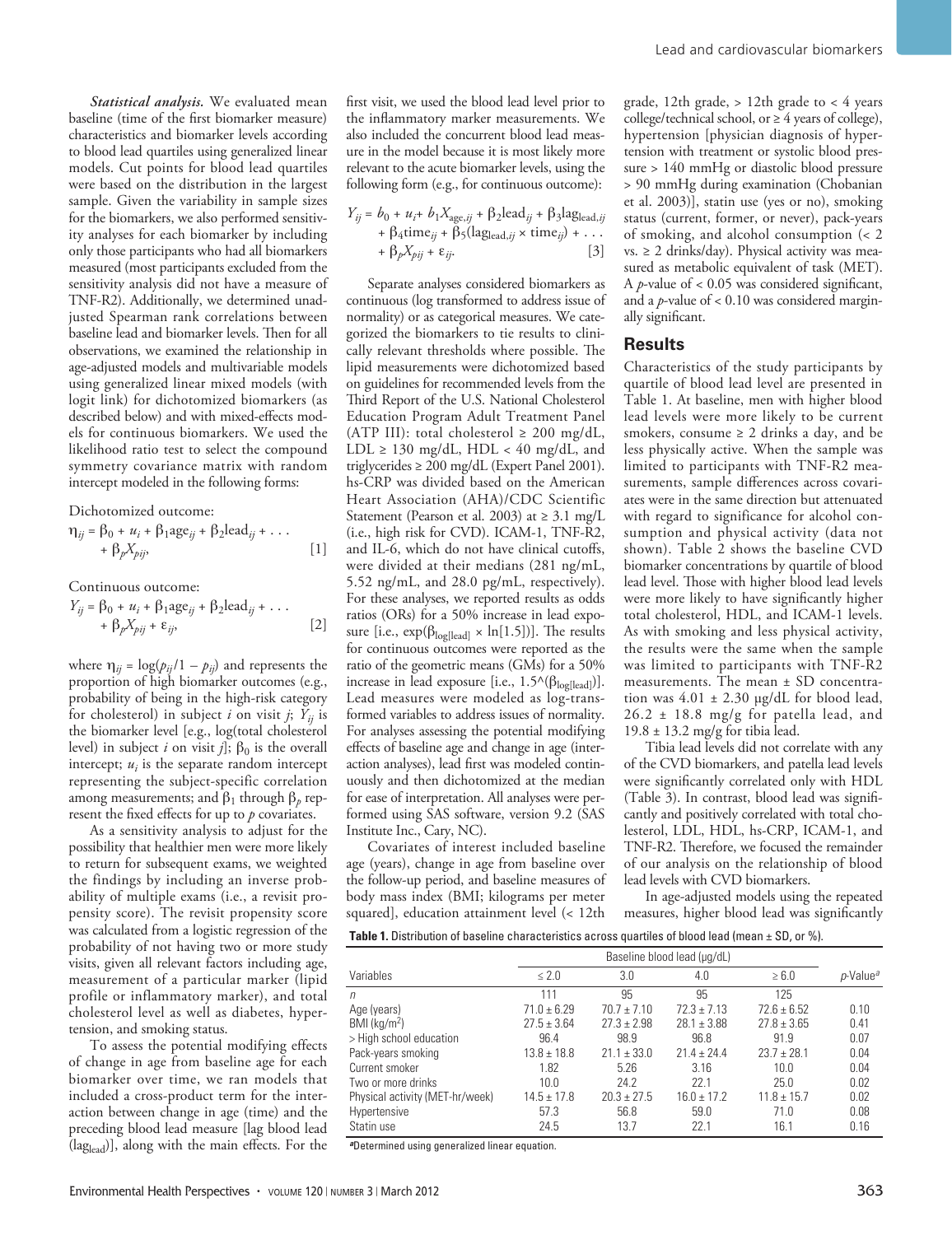associated with the high-risk categories for total cholesterol, hs-CRP, and TNF-R2 and the low-risk category for HDL (Table 4). After adjusting for the full set of covariates, the associations with total cholesterol and HDL were no longer significant, and the association with hs-CRP was attenuated, becoming marginally associated  $(p = 0.09)$ . Associations with TNF-R2 remained significant and similar in magnitude. The relationship was maintained after further including the revisit propensity score. A 50% increase in blood lead level was associated with a 26% increased likelihood of having high TNF-R2 levels [OR = 1.26; 95% confidence interval (CI): 1.09, 1.45].

For continuous log-transformed outcomes in age-adjusted models, higher blood lead was significantly associated with higher total cholesterol, LDL, and higher HDL, as well as higher hs-CRP and TNF-R2 (Table 4). In multivariable and weighted multivariable analyses, the association was no longer maintained for hs-CRP. The associations remained significant for total cholesterol, HDL, and TNF-R2. For example, a 50% increase in blood lead level was associated with a 5% increase in the GM of TNF-R2 (ratio of GMs = 1.05; 95% CI: 1.02, 1.08).

We also evaluated whether laglead modified the odds of high TNF-R2 (categorical) over time and the rate of change of TNF-R2 (continuous) over time, controlling for concurrent blood lead (Table 5). We did not observe a significant estimated effect of laglead in the odds of high TNF-R2 across time, but there was an association with the rate of change of TNF-R2 over time. Those with higher than median blood lead at the preceding visit had a discernibly greater increase in TNF-R2 levels over time than those with low blood lead. Specifically, compared with those with low blood lead, those with high blood lead had an additional 0.03 ng/mL increase in log TNF-R2 (i.e., additional 1% increase in GM of TNF-R2) across time (*p*-interaction = 0.01).

## **Discussion**

Longitudinal analysis demonstrated a positive association of blood lead levels with TNF-R2. The relationship with TNF-R2 and blood lead significantly increased with change in age from baseline; that is, higher blood lead was associated with a steeper subsequent rate of increase in TNF-R2 over time. The associations were unchanged even after adjusting for an array of medical conditions and biological and behavioral factors, as well as accounting for a higher propensity of those in better health to have repeated measures. Also, blood lead was positively associated with the lipid markers total cholesterol, LDL, and HDL; however, effect estimates were attenuated in multivariable models, particularly for outcomes categorized using clinical cut points. In age-adjusted models, blood lead was significantly associated with hs-CRP, but the association was not significant after further adjustment.

Lead exposure has been associated with adverse effects on cardiovascular health. However, as far as we know, no other study has comprehensively evaluated the relationship between lead and potential mediating biological processes involved in CVD or how these processes play out over time (i.e., with age). Potential mediating processes may be assessed with biomarkers that indicate lipid profile and levels of inflammation or endothelial dysfunction (Pearson et al. 2003; Selhub 2006). Approximately 95% of lead in adults is stored in bone. It has been hypothesized that bone lead is continuously released into blood, with the rate of mobilization differing by age and bone type, and that the mobilized lead contributes to adverse health effects (Hu et al. 1998). We would expect that these acute biomarkers would be most closely related to the acute marker of lead (blood lead), which is consistent with our findings.

In the present study, our strongest finding was that initial blood lead levels were associated with more rapid rise in inflammation as measured by TNF-R2 over time. In

the inflammatory cascade model proposed by Pearson et al. (2003), primary proinflammatory cytokines such as  $TNF-\alpha$  can have a direct impact on circulation by increasing the products of hepatic stimulation such as CRP or by influencing the levels of adhesion molecules. TNF-α functions as a mediator of inflammatory reactions and plays a part in the immunopathogenesis of hypertensive disease (Dorffel et al. 1999). Dysregulation of the expression of TNF-α is associated with vascular aging and leads to vascular oxidative stress and remodeling, thrombosis, cell infiltration, apoptosis, and vascular inflammation (Zhang et al. 2009). Our results agree with those of Valentino et al. (2007), who found a positive relationship between TNF- $\alpha$ and blood lead in low-lead–exposed workers versus nonexposed workers. Lead appears to stimulate TNF-α production by modifying the expression of TNF-R2 through its interaction with cysteine-rich membrane proteins. The observed interaction of high baseline blood lead with changes in TNF-R2 seems to indicate a modifying effect of blood lead on the normal age-related increase in the

**Table 3.** Spearman rank correlations  $(r_S)$  of baseline lead concentrations and baseline levels of lipid profile and biomarkers of inflammation.

|                            | Blood       | Patella | Tibia   |
|----------------------------|-------------|---------|---------|
| Biomarker                  | lead        | lead    | lead    |
| Lipid profile              |             |         |         |
| <b>Total cholesterol</b>   |             |         |         |
| $r_{\rm S}$                | 0.18        | 0.03    | 0.06    |
| p-Value                    | < 0.001     | 0.70    | 0.38    |
| $\eta$                     | 425         | 230     | 230     |
| LDL <sup>a</sup>           |             |         |         |
| ľs                         | 0.12        | $-0.02$ | 0.04    |
| p-Value                    | 0.01        | 0.80    | 0.51    |
| $\sqrt{n}$                 | 424         | 229     | 229     |
| <b>HDL</b>                 |             |         |         |
| ľs                         | 0.15        | 0.18    | 0.05    |
| p-Value                    | 0.002       | 0.01    | 0.41    |
| $\eta$                     | 424         | 229     | 229     |
| Triglycerides              |             |         |         |
| ľs                         | 0.03        | $-0.07$ | 0.04    |
| p-Value                    | 0.51<br>424 | 0.32    | 0.59    |
| $\sqrt{n}$<br>Inflammation |             | 229     | 229     |
| hs-CRP                     |             |         |         |
|                            | 0.13        | 0.05    | 0.05    |
| ľs<br>p-Value              | 0.01        | 0.45    | 0.41    |
| n                          | 426         | 230     | 230     |
| ICAM-1                     |             |         |         |
| ľs                         | 0.13        | 0.02    | $-0.06$ |
| p-Value                    | 0.01        | 0.73    | 0.33    |
| n                          | 425         | 229     | 229     |
| $IL-6$                     |             |         |         |
| ľs                         | $-0.04$     | 0.06    | $-0.05$ |
| p-Value                    | 0.58        | 0.51    | 0.55    |
| $\sqrt{n}$                 | 253         | 139     | 139     |
| TNF-R2                     |             |         |         |
| ľs                         | 0.13        | 0.13    | 0.13    |
| p-Value                    | 0.03        | 0.14    | 0.12    |
| n                          | 253         | 139     | 139     |

**Table 2.** Distribution of baseline levels of lipid profile and biomarkers of inflammation across quartiles of baseline blood lead (mean ± SD).*<sup>a</sup>*

| Variable              |                 | Baseline blood lead (µq/dL) |                 |                |                |  |
|-----------------------|-----------------|-----------------------------|-----------------|----------------|----------------|--|
|                       | $\leq 2.0$      | 3.0                         | 4.0             | $\geq 6.0$     | $p$ -Value $b$ |  |
| $\eta$                | 111c            | 95 <sup>d</sup>             | 95 <sup>e</sup> | $124^{f}$      |                |  |
| Lipid profile (mg/dL) |                 |                             |                 |                |                |  |
| Total cholesterol     | $201 + 33.9$    | $208 + 34.8$                | $216 + 36.9$    | $217 + 36.2$   | 0.002          |  |
| LDL                   | $127 + 29.1$    | $130 \pm 30.6$              | $133 + 28.9$    | $136 + 33.8$   | 0.12           |  |
| HDL                   | $47.7 + 12.4$   | $52.6 \pm 13.3$             | $53.8 \pm 14.4$ | $52.7 + 13.7$  | 0.004          |  |
| <b>Triglycerides</b>  | $130 + 61.4$    | $131 + 81.7$                | $141 \pm 109$   | $140 \pm 82.3$ | 0.71           |  |
| Inflammation          |                 |                             |                 |                |                |  |
| $hs-CRP$ (mg/L)       | $1.86 \pm 1.72$ | $1.89 \pm 1.90$             | $2.01 + 1.92$   | $2.42 + 2.09$  | 0.11           |  |
| $ICAM-1$ (ng/mL)      | $271 + 54.4$    | $268 + 64.4$                | $281 + 70.4$    | $300 + 90.2$   | 0.03           |  |
| $IL-6$ (pg/mL)        | $183 + 319$     | $276 + 569$                 | $123 \pm 176$   | $154 + 326$    | 0.14           |  |
| TNF-R2 (ng/mL)        | $5.51 + 2.14$   | $5.32 + 1.84$               | $5.55 + 1.69$   | $6.09 + 2.22$  | 0.14           |  |

*<sup>a</sup>*Quartile cut points are the same for all sample sizes. *<sup>b</sup>*Determined using generalized linear equation. *c*For TNF-R2 and IL-6, *n* = 66. *d*For TNF-R2 and IL-6, *n* = 56. *e*For TNF-R2 and IL-6, *n* = 58. *<sup>f</sup>* For LDL, HDL, and triglycerides, *n* = 123; for TNF-R2 and IL-6, *n* = 73.

*<sup>a</sup>*Calculated from total cholesterol, HDL, and triglycerides for those with triglycerides < 400 mg/dL.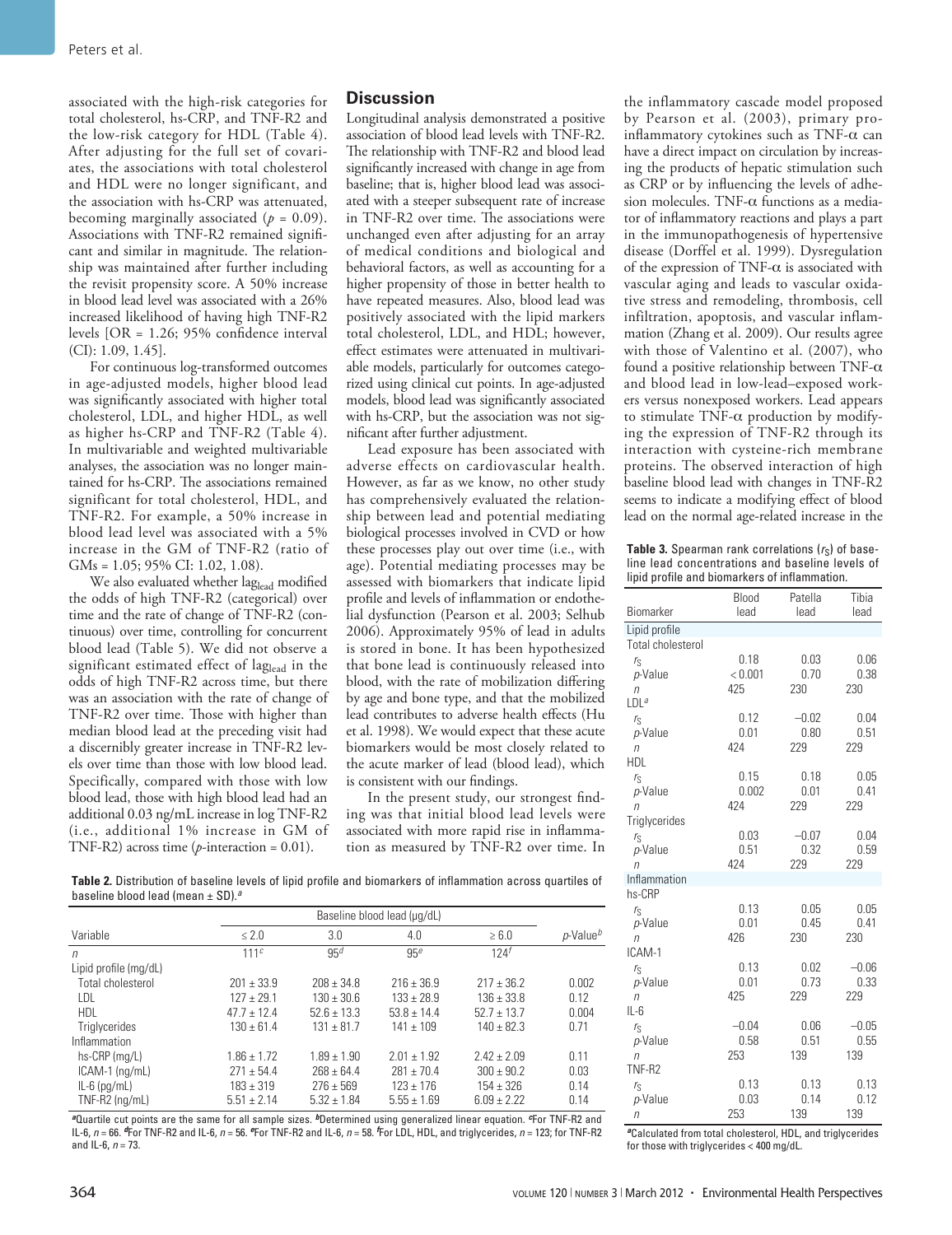levels of proinflammatory markers, similar to the effects of environmental stimulation [e.g., lipopolysaccharide (LPS)] on TNF-α. In an animal study, Guo et al. (1996) found that lead potentiated the lethality of LPS by increasing expression of both TNF- $\alpha$  and TNF-R2. This age-related increase in response to environmental stimulus is thought to be due to alterations in Toll-like receptor function, a protective mechanism involved in limiting inflammation (Larbi et al. 2008; May et al. 2009; van Duin and Shaw 2007).

We found some evidence of an association of blood lead with CRP and ICAM-1 in unadjusted models, suggesting that effects on these inflammatory and endothelial functions are possible but might be an artifact of effects on other related processes. A small occupational study of 87 lead-exposed workers and 61 nonexposed workers matched on age and sex also found a relationship between blood lead and CRP in lead-exposed workers in bivariate models (Khan et al. 2008). However, another population-based study did not find a dose-dependent relationship between blood lead level and CRP after adjusting for a broad array of potential confounders (Songdej et al. 2010), similar to our findings. Moreover, similar to reports by Valentino et al. (2007), we did not see any evidence of an effect of lead on IL-6 levels.

We also observed an association between blood lead and total cholesterol based on an ageadjusted model, but the association was attenuated after controlling for additional covariates. In analyses of continuous (log-transformed) HDL (rather than HDL categorized by clinical guidelines), there was also a significant increase in HDL with higher blood lead levels. Similar findings have been reported for lead-exposed patients by Cocco et al. (1991), but they also saw decreases in total cholesterol and LDL with lead exposure. However, another study of occupational lead exposure found a positive correlation between blood lead and total cholesterol and LDL, but not between blood lead and HDL (Ademuyiwa et al. 2005). In one study with rats, low doses of lead were associated with a decrease in total cholesterol and HDL and an increase in triglyceride levels (Skoczynska et al. 1993); however, in contrast to humans, rats transport the major proportion of plasma cholesterol by HDL (Hassan 1987; Skoczynska et al. 1993). Emerging research has found that although HDL is generally considered protective against CVD, under certain situations it may not be atheroprotective (Feng and Li 2009). Additionally, it is still not clear whether lead induces lipid abnormalities by altering lipid metabolism (e.g., increasing serum cholesterol levels) or by stimulating lipid peroxidation (Skoczynska et al. 1993).

This study has several limitations. The sample size was relatively small. Although we had approximately 636 observations, the available sample size varied by biomarker. In addition, we may have inadequately controlled for or missed potential confounders. Moreover, in this report, we focused on the acute measure of lead exposure: blood lead. Although we chose this focus because most of the univariable relationships were observed with blood lead, the comparison with a marker of acute lead exposure (i.e., blood lead) may be appropriate when evaluating relationships with serum biomarkers. We also used laglead measured at the previous visit (usually 3–4 years before the biomarker data) to look at change over time in biomarker levels. The analysis was modeled in this way because we wanted to be sure the exposure preceded the change in biomarker concentrations. We note that similar results were obtained whether we used concurrent or laglead in the interaction term (data not shown). Finally, this study was of males only, and for some of these biomarkers, the literature suggests that their relationships with CVD may

**Table 4.** Multivariate analyses with age*a*- and multivariable*b*-adjusted outcomes associated with a 50% increase in blood lead for high-risk biomarkers*c* [OR (95% CI)] and log-transformed continuous biomarkers [ratios of GMs (95% CI)].

| Biomarker                                               | OR (95% CI)       | p-Value | Ratio of GMs<br>$(95% \text{ Cl})$ | p-Value |
|---------------------------------------------------------|-------------------|---------|------------------------------------|---------|
| Lipid profile                                           |                   |         |                                    |         |
| Total cholesterol (total, $n = 620$ ; high, $n = 335$ ) |                   |         |                                    |         |
| Age adjusted                                            | 1.19(1.04, 1.36)  | 0.01    | 1.02(1.01, 1.03)                   | < 0.001 |
| Multivariable adjusted                                  | 1.13 (0.98, 1.30) | 0.09    | 1.01(1.00.1.02)                    | 0.01    |
| Further weighted for inverse probability of revisits    | 1.12(0.97, 1.28)  | 0.11    | 1.01(1.00, 1.02)                   | 0.01    |
| LDL <sup>d</sup> (total, $n = 614$ ; high, $n = 277$ )  |                   |         |                                    |         |
| Age adjusted                                            | 1.10(0.97, 1.25)  | 0.14    | 1.02(1.01, 1.04)                   | 0.002   |
| Multivariable adjusted                                  | 1.03(0.90, 1.18)  | 0.61    | 1.01(1.00, 1.03)                   | 0.06    |
| Further weighted for inverse probability of revisits    | 1.03(0.91, 1.18)  | 0.59    | 1.01(1.00, 1.03)                   | 0.06    |
| HDL (total, $n = 619$ ; high, $n = 124$ )               |                   |         |                                    |         |
| Age adjusted                                            | 0.83(0.76, 0.98)  | 0.02    | 1.02(1.01, 1.04)                   | < 0.001 |
| Multivariable adjusted                                  | 0.85(0.72, 1.01)  | 0.11    | 1.02 (1.01, 1.03                   | 0.002   |
| Further weighted for inverse probability of revisits    | 0.88(0.74, 1.04)  | 0.13    | 1.02(1.01, 1.03)                   | 0.002   |
| Triglycerides (total, $n = 619$ ; high, $n = 77$ )      |                   |         |                                    |         |
| Age adjusted                                            | 1.03 (0.86, 1.22) | 0.72    | 0.99(0.97, 1.02)                   | 0.63    |
| Multivariable adjusted                                  | 0.99(0.82, 1.21)  | 0.78    | 0.99(0.96, 1.02)                   | 0.47    |
| Further weighted for inverse probability of revisits    | 0.97(0.81, 1.18)  | 0.91    | 0.99(0.96, 1.02)                   | 0.47    |
| Inflammation                                            |                   |         |                                    |         |
| hs-CRP (total, $n = 621$ ; high, $n = 127$ )            |                   |         |                                    |         |
| Age adjusted                                            | 1.23(1.07, 1.44)  | 0.01    | 1.06(1.01, 1.12)                   | 0.03    |
| Multivariable adjusted                                  | 1.14(0.97, 1.33)  | 0.10    | 1.03 (0.98, 1.09)                  | 0.23    |
| Further weighted for inverse probability of revisits    | 1.14 (0.98, 1.34) | 0.10    | 1.03(0.98, 1.09)                   | 0.20    |
| ICAM-1 (total, $n = 620$ ; high, $n = 283$ )            |                   |         |                                    |         |
| Age adjusted                                            | 1.04(0.84, 1.18)  | 0.53    | 1.01(1.00, 1.03)                   | 0.05    |
| Multivariable adjusted                                  | 1.02(0.89, 1.16)  | 0.88    | 1.01(1.00, 1.02)                   | 0.14    |
| Further weighted for inverse probability of revisits    | 1.00(0.89, 1.13)  | 0.96    | 1.01(1.00, 1.03)                   | 0.12    |
| IL-6 (total, $n = 430$ ; high, $n = 207$ )              |                   |         |                                    |         |
| Age adjusted                                            | 0.97(0.84, 1.13)  | 0.73    | 1.02 (0.89, 1.17)                  | 0.76    |
| Multivariable adjusted                                  | 0.98(0.81, 1.15)  | 0.91    | 1.05(0.91, 1.20)                   | 0.54    |
| Further weighted for inverse probability of revisits    | 0.99(0.86, 1.14)  | 0.95    | 1.04(0.90, 1.20)                   | 0.60    |
| TNF-R2 (total, $n = 430$ ; high, $n = 203$ )            |                   |         |                                    |         |
| Age adjusted                                            | 1.24(1.07, 1.44)  | 0.004   | 1.05(1.02, 1.08)                   | < 0.001 |
| Multivariable adjusted                                  | 1.28(1.10, 1.50)  | 0.002   | 1.05(1.03, 1.08)                   | < 0.001 |
| Further weighted for inverse probability of revisits    | 1.26 (1.09, 1.45) | 0.002   | 1.05 (1.02, 1.08)                  | < 0.001 |

*<sup>a</sup>*Adjusted for age at baseline and difference in age between baseline and time outcome was measured. *<sup>b</sup>*Additionally adjusted for education, BMI, alcohol intake, pack-years of smoking, smoking status, hypertension status, and statin use. *<sup>c</sup>*Based on ATP III guidelines for lipid profile [total cholesterol ≥ 200; LDL ≥ 130 mg/dL; HDL < 40 mg/dL (low levels of good cholesterol); triglycerides ≥ 200 mg/dL (Expert Panel 2001)] and on the AHA/CDC recommendation for C-reactive protein (hs-CRP) ≥ 3.1 mg/L. (Pearson et al. 2003). For biomarkers without recommendation based on the median: ICAM-1 > 281 ng/mL, TNF-R2 > 5.52 ng/mL, and IL-6 > 28.0 pg/mL. *<sup>d</sup>*Calculated from total cholesterol, HDL, and triglycerides for those with triglycerides < 400 mg/dL.

**Table 5.** Longitudinal analysis of age*a*- and multivariable*b*-adjusted OR and ratio of GMs of difference in the relationship with a 50% increase in lag<sub>lead</sub> and high and log-transformed TNF-R2, respectively, with change in time after baseline.

| Adjustment                                           | OR (95% CI)      | <i>p</i> -Value | Ratio of GMs<br>$(95\% \text{ Cl})$ | <i>p</i> -Value |
|------------------------------------------------------|------------------|-----------------|-------------------------------------|-----------------|
| Age adjusted                                         | 1.02(0.96, 1.08) | 0.45            | 1.01(1.00, 1.02)                    | 0.01            |
| Multivariate adjusted                                | 1.03(0.98, 1.08) | 0.28            | 1.01(1.00, 1.02)                    | 0.01            |
| Further weighted for inverse probability of revisits | 1.02(0.96, 1.09) | 0.44            | 1.01(1.00, 1.02)                    | 0.01            |

<sup>a</sup>Adjusted for age at baseline, difference in age between baseline and time outcome, concurrent blood lead, lag<sub>lead</sub>, and difference in age × high lag<sub>lead</sub>. <sup>ø</sup>Additionally adjusted for education, BMI, alcohol intake, pack-years of smoking, smok-<br>ing status, hypertension status, and statin use.